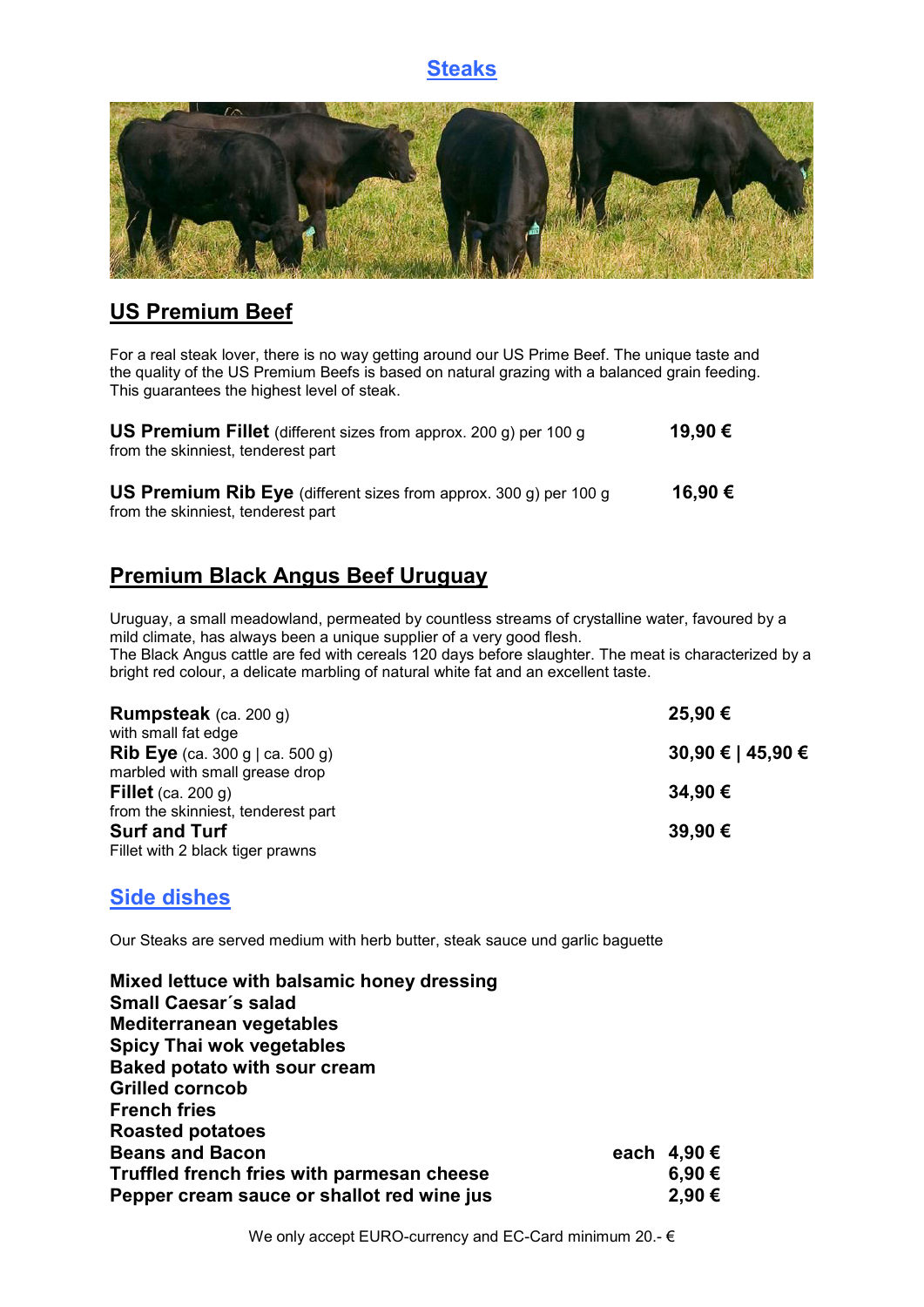## **Salads**

| <b>Small Caesar's salad</b> | € 6,50  |
|-----------------------------|---------|
| Large Caesar's salad        | € 11,50 |

**optionally with…**

| Iukewarm goat cheese |  |  | € 18,50 |  |
|----------------------|--|--|---------|--|
|                      |  |  |         |  |

**…roasted stripes of beef fillet € 19,50**

**…3 grilled black tiger prawns € 23,50**

## **Starters**

**Half a dozen French Snails with toast and homemade herb-garlic butter € 10,50**

> **Grilled small squids with rocket € 15,50**

#### **Carpaccio thin slices of US Beef with rocket, roasted pine nuts and planed Parmesan € 16,50**

### **Tuna tartare with sesame served with fried grated potatoes, trout caviar and wasabi € 19,50**

# **Soup**

### **Beef Tea**

**oxtails, vegetables, red wine and spices are the ingredients for our strong broth.** 

**After the first clarification with protein and beef from Hesse, the essence is clarified again with** 

**minced beef and diced vegetables in the oven and thus receives its double-intense aroma € 9,50**

#### **Cream soup of the Season**

## **€ 8,80**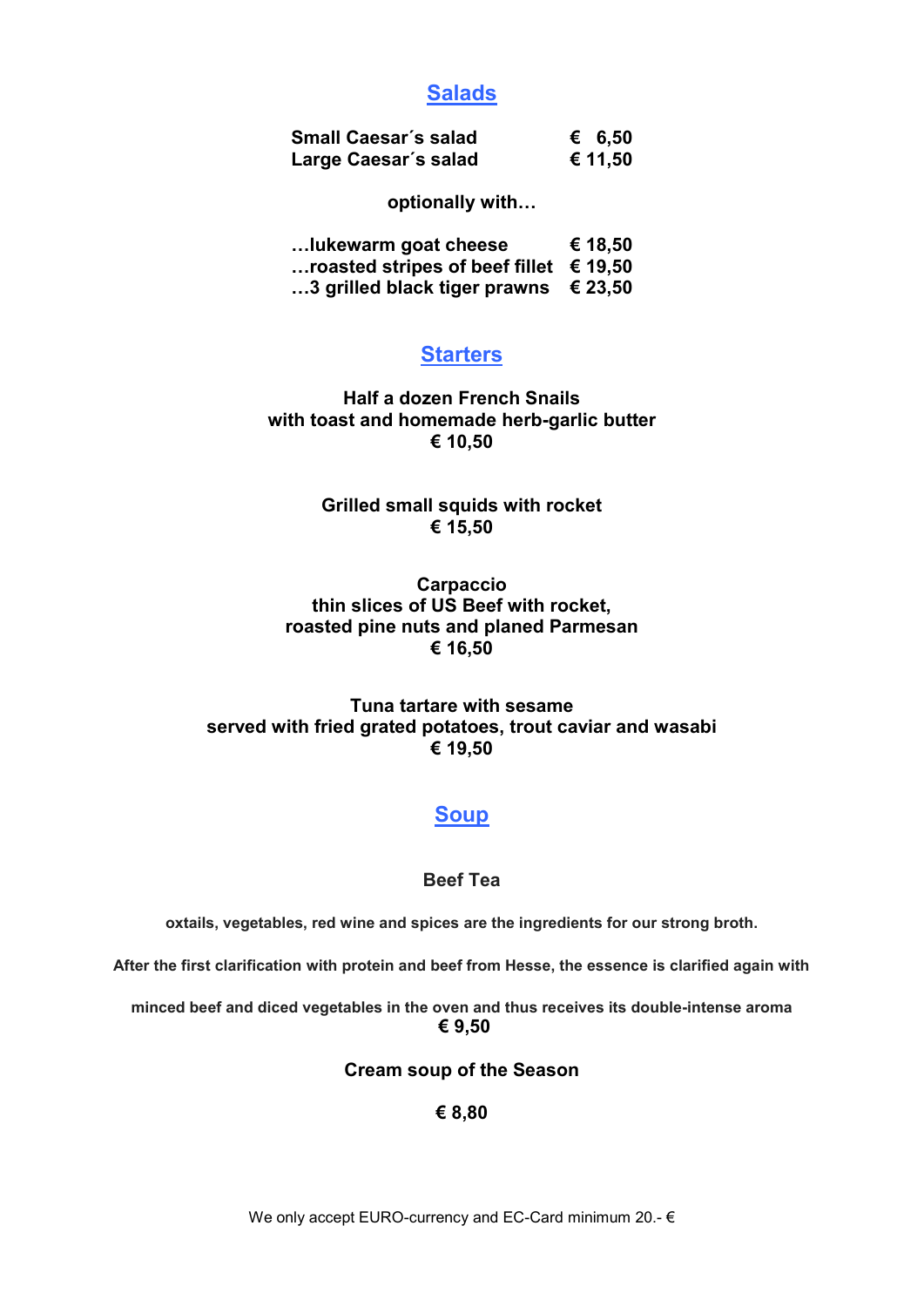**Main course**

**Spicy Thai wok vegetables and Basmati rice € 18,50**

**…optionally with stripes of beef filet € 24,50**

**Wiener Schnitzel breaded escalope of veal with cranberries and roasted potatoes € 24,80**

**Sliced Black Angus-Beef in mushroom cream sauce with fried grated potatoes € 26,50**

**"Paillard" thin natural escalope of saddle of veal, grilled with rosemary and garlic, with roasted vegetables € 27,50**

> **Spaghetti "aglio olio" refined with fine garlic and fresh chilli and 6 grilled black Tiger Prawns € 29,80**

**6 pieces of black tiger prawns with mediterranean vegetables and garlic baguette € 29,80**

> **Sesame tuna briefly fried with seaweed octopus salad and wasabi € 30,50**

We only accept EURO-currency and EC-Card minimum 20.- €